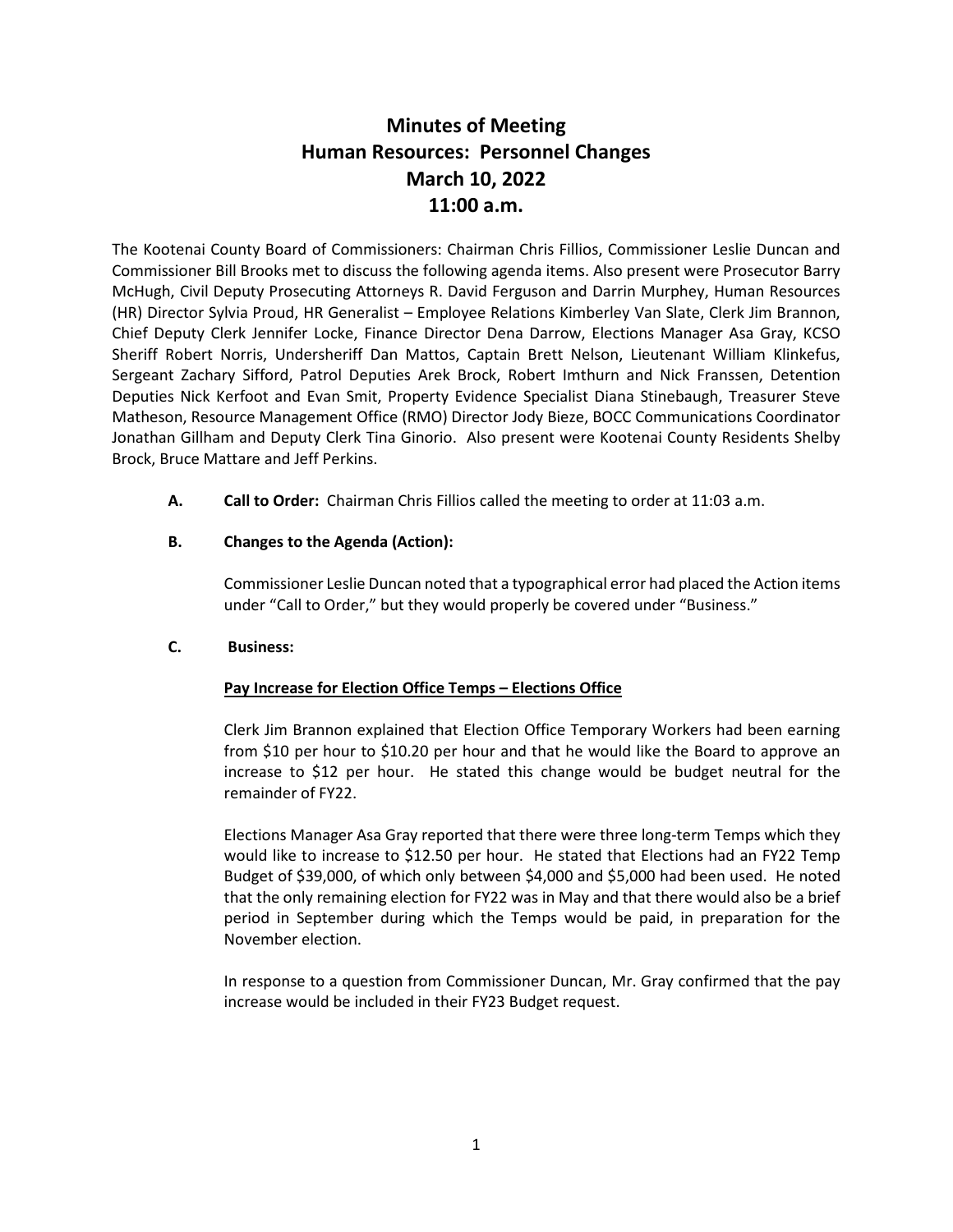Commissioner Duncan moved that the Board approve the pay increase for the Election Office Temporary Positions. Commissioner Bill Brooks seconded the motion. There being no further discussion, Deputy Clerk Ginorio called the roll:

| <b>Commissioner Brooks:</b> | Ave |
|-----------------------------|-----|
| <b>Commissioner Duncan:</b> | Ave |
| Chairman Fillios:           | Ave |
| The motion carried.         |     |

**Executive Session pursuant to Idaho Code §74-206(1)(b) to consider the evaluation, dismissal or disciplining of, or to hear complaints or charges brought against a public officer, employee, staff member or individual agent. – Clerk Division (Closed Session – Discussion)**

**Decisions/Direction (Open Meeting – Action)**

No information requiring an Executive Session was submitted.

#### **ARPA Positions Org Set Revision – Resource Management Office**

Resource Management Office (RMO) Director Jody Bieze requested the Board's approval to amend the funding source of the two ARPA (American Rescue Plan Act) positions so that each would be 75% funded through ARPA and 25% funded from the RMO budget. She said they believed the change would be budget-neutral, due to indirect cost revenue anticipated to cover the increased cost.

Ms. Bieze confirmed that they expect to receive \$115,640 from several grants, once they were completed.

Commissioner Duncan moved that the Board approve the ARPA Positions Organizational Set Revision for the 75% ARPA/25% General Fund RMO Budget. Commissioner Brooks seconded the motion. There being no further discussion, Deputy Clerk Ginorio called the roll:

| <b>Commissioner Brooks:</b> | Ave |
|-----------------------------|-----|
| <b>Commissioner Duncan:</b> | Ave |
| Chairman Fillios:           | Aye |
| The motion carried.         |     |

**Executive Session pursuant to Idaho Code §74-206(1)(b) to consider the evaluation, dismissal or disciplining of, or to hear complaints or charges brought against a public officer, employee, staff member or individual agent. – Clerk Division (Closed Session – Discussion)**

## **Decisions/Direction (Open Meeting – Action)**

No information requiring an Executive Session was submitted.

Chairman Fillios suggested that item four from the agenda be covered next and item three be moved to the end of the meeting.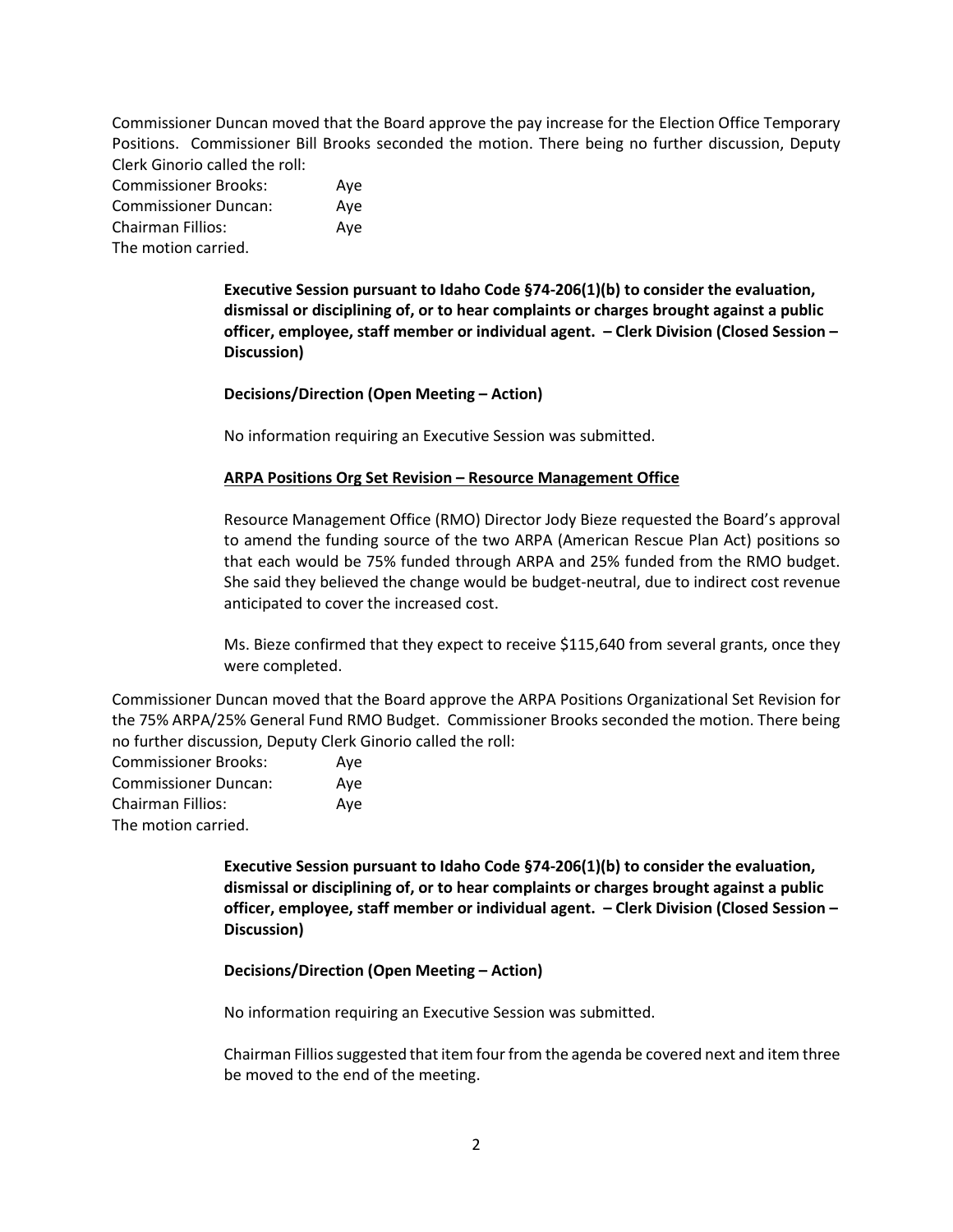No objections were voiced.

#### **Exception to Policy 120 – Prosecuting Attorney's Office**

Prosecutor Barry McHugh reported that he had found a candidate for an open AT3 position with the equivalent of 12 years of relevant experience. He said he had confirmed this with Human Resources (HR) Generalist – Employee Relations Kimberley Van Slate. He asked the Board to approve hiring the person at Step 10, based on these qualifications. He reminded the Commissioners that he had been seeking a person able to take on responsibilities for the particularly complex Renfro case and this person would fit that need.

Commissioner Duncan asked whether this would cause an increase in next year's budget.

Prosecutor McHugh explained the budgetary impact of the request.

Commissioner Duncan moved that the Board approve the exception to Policy 120 for the Prosecuting Attorney's Office for the AT3, as outlined. Commissioner Brooks seconded the motion. There being no further discussion, Deputy Clerk Ginorio called the roll:

| <b>Commissioner Brooks:</b> | Ave |
|-----------------------------|-----|
| <b>Commissioner Duncan:</b> | Ave |
| <b>Chairman Fillios:</b>    | Ave |
| The motion carried.         |     |

**Executive Session pursuant to Idaho Code §74-206(1)(a) to consider hiring a public officer, employee, staff member or individual agent. – Prosecuting Attorney Division (Closed Session – Discussion)**

## **Decisions/Direction (Open Meeting – Action)**

No information requiring an Executive Session was submitted.

Ms. Bieze exited the meeting at 11:09 a.m.

## **Overtime Proposal, Continued – Sheriff's Office (Action)**

HR Director Sylvia Proud reminded those present that, at the last HR meeting, the Board directed HR and Legal to review policies in the surrounding communities in relation to compensation for overtime. She said they examined the issue from the sworn officer perspective and the civilian staff as well. She reported that they obtained policy information from Post Falls, Bonner County, Coeur d'Alene, Ada County and Canyon County. She explained the results of the comparison with Kootenai County's policies.

Ms. Proud reported that some agencies allowed holiday, sick leave and vacation leave to be included in the calculation of overtime and some did not. She said it seemed typical to include holidays and that some also allowed inclusion of pre-planned vacation. She remarked that it would be the Board's choice, as long as the minimum requirements of law were met.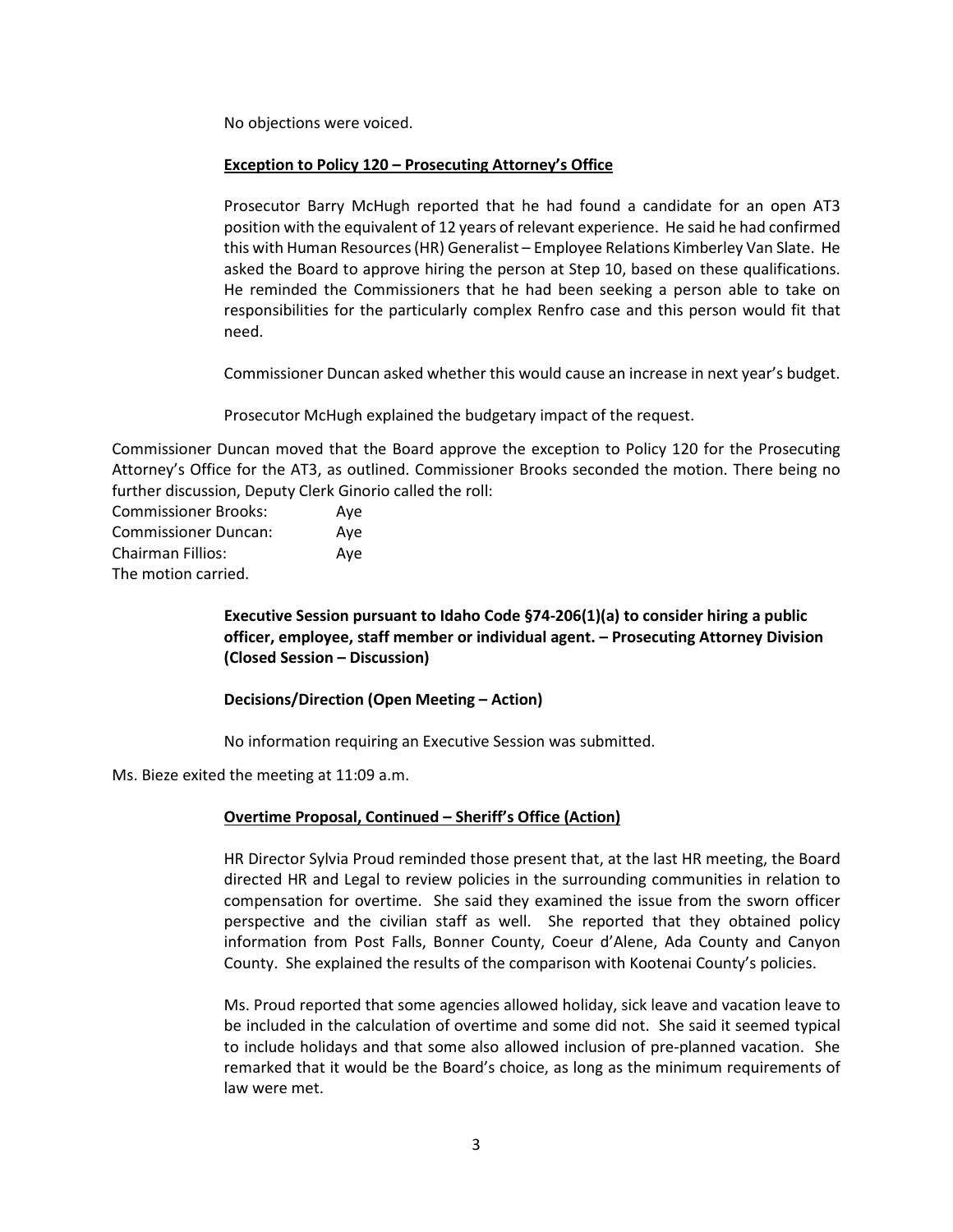Prosecutor McHugh exited the meeting at 11:18 a.m.

Ms. Proud provided additional details of Ada County's process for required court time.

In response to a question from Chairman Fillios, Ms. Proud said other Elected Officials and Department Heads had been asked for input. She stated that the Clerk's Office had voiced support for the idea of ordered mandatory overtime as a temporary policy for the remainder of the fiscal year. She said the Treasurer's Office supported the suspension of the way in which overtime was currently calculated for all departments and reinstate the original policy no later than the end of FY22, or when the aggregate costs exceeded \$200,000.

Ms. Proud listed the other departments which could benefit from the change: Juvenile Detention, Adult Misdemeanor Probation (AMP), Airport and Buildings & Grounds (B&G).

KCSO Sheriff Robert Norris thanked the Board for considering the change and explained how it would improve things for his staff.

Commissioner Duncan said she felt that court time demanded on days off should be considered under time and a half. She said holiday time and pre-approved vacation time should be counted as a regular day's work when calculating overtime. She added that the policy that required Sheriff's Office staff to be paid overtime only after 86 hours worked be changed to 80 hours. She stated she would favor making these changes County-wide for FY22 and then discussing all the options during Budget meetings for FY23. In response to a question from Chairman Fillios, she indicated that she would not suggest including sick time in the proposed change right now.

Commissioner Brooks remarked that he felt progress was being made.

Finance Director Dena Darrow said she would talk to Payroll and make arrangements for this to be done for the rest of the fiscal year. She said she would ask them how much time they would need to prepare and implement it and report back.

Chairman Fillios said he would allow public comment at this point.

KCSO Sergeant Zachary Sifford, as President of the Kootenai County Sheriff's Employee Association, thanked the Board for their action.

Commissioner Duncan moved that the Board proceed with an overtime proposal as outlined for court on days off paid at time and half, holidays to be included in overtime calculation, pre-approved vacation be included in the overtime calculation and the policy be changed to reflect 80 hours instead of 86 hours currently in place, as a temporary policy to end September 30, 2022, with consideration going into FY23. Commissioner Brooks seconded the motion. There being no further discussion, Deputy Clerk Ginorio called the roll:

| <b>Commissioner Brooks:</b> | Aye |
|-----------------------------|-----|
| <b>Commissioner Duncan:</b> | Ave |
| Chairman Fillios:           | Ave |
| The motion carried.         |     |